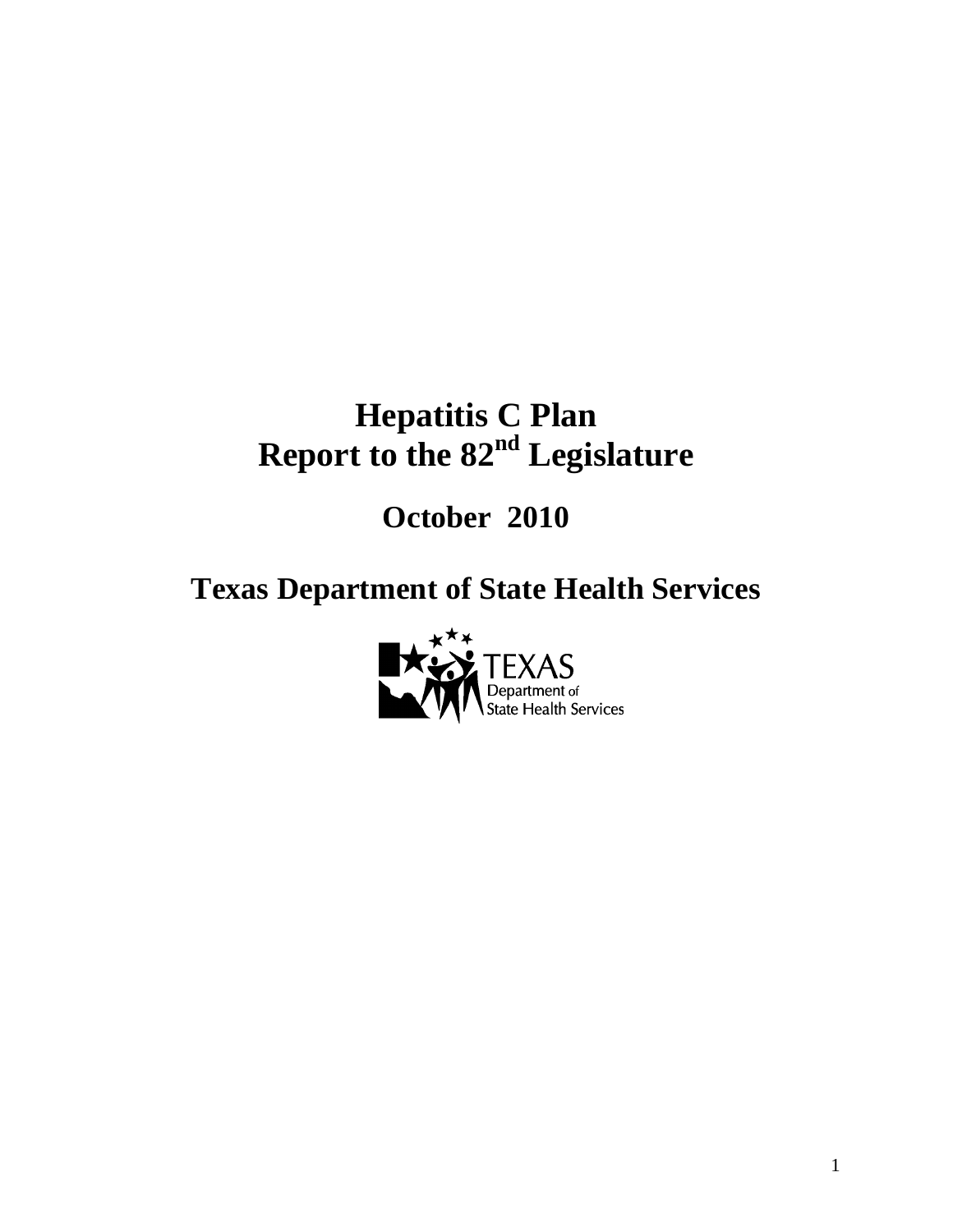# **Table of Contents**

| Goal 1: Engage internal and external stakeholders to plan and      |
|--------------------------------------------------------------------|
|                                                                    |
|                                                                    |
| Goal 3: Improve surveillance and prevention data systems for HCV10 |
|                                                                    |
|                                                                    |
|                                                                    |
| Appendices                                                         |
| Appendix I. DSHS Viral Hepatitis Integration Workgroup Members     |

Appendix II. Interagency Council on HIV and Hepatitis Agency Representatives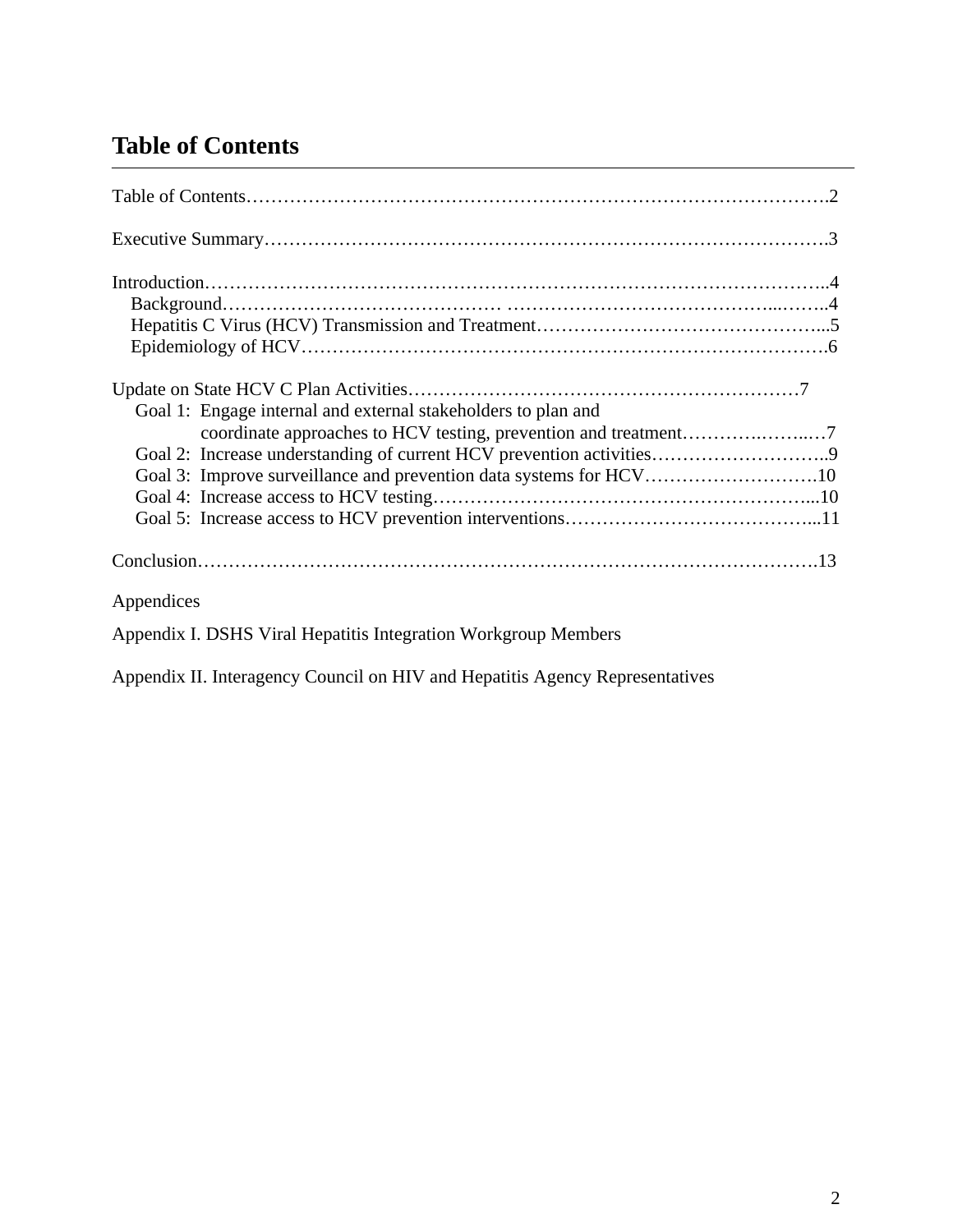# **Executive Summary**

Infection with the hepatitis C virus (HCV) is the most common bloodborne illness in the United States and in Texas. Because persons with newly acquired hepatitis C infection usually have no symptoms or have mild symptoms, most people infected with the virus are not aware until they are diagnosed with cirrhosis or other liver irregularities many years later. An estimated 150,000 people in the United States will die from liver cancer and end-stage liver disease associated with chronic hepatitis C in the next ten years.<sup>[1](#page-2-0)</sup> Since there is no vaccine for hepatitis C, it is essential that:

- $\blacksquare$  those infected with the virus learn their status as early as possible;
- $\blacksquare$  those at increased risk of hepatitis C adopt behaviors to prevent infection; and
- those infected are able to access medical care to monitor the progression of the disease.

In the Texas Administrative Code (Title 25, Rule 97.3), the Texas Department of State Health Services (DSHS) requires certain providers and entities to report confirmed or suspected human cases of acute hepatitis C. However, chronic hepatitis C is not a reportable condition and statewide chronic hepatitis C surveillance is not routinely conducted or supported in Texas. As a result, accurate estimates of the burden of disease in Texas are insufficient for planning, intervention and evaluation.

Funding for viral hepatitis prevention and treatment activities in Texas is not at optimal levels. Yet there have been some notable achievements in viral hepatitis prevention and treatment since the last legislative plan was submitted in 2008, such as:

- An increase in the understanding of the scope of hepatitis C prevention and treatment resources in Texas leading to improved ability to link persons at risk for or infected with hepatitis C to services.
- An increase in hepatitis C testing for specific risk groups.
- An increase in collaborative activities among viral hepatitis stakeholders and care providers.
- An increase in education and awareness activities regarding hepatitis C.

Most of these achievements resulted from programmatic integration, stakeholder collaboration and Web-based technological solutions. The addition of an Adult Viral Hepatitis Prevention Coordinator (AVHPC) at DSHS in 2009 provided a "point person" to assist with these activities.

Even though there has been an increase in hepatitis C testing, resources available to those who receive a positive test result have not kept up with the increased demand. These individuals need additional diagnostic tests to determine the extent of disease progression in their liver. Those without medical insurance are left with few options for treatment. The AVHPC is working with other stakeholders to identify treatment resources and support groups. The potential effects of healthcare reform on prevention and treatment of viral hepatitis has not yet been determined.

<span id="page-2-0"></span><sup>&</sup>lt;sup>1</sup> Heather M. Colvin and Abigail E. Mitchell, eds., *Hepatitis and Liver Cancer: A National Strategy for Prevention and Control of Hepatitis B and C*, (Washington, D. C.: The National Academic Press, 2010), p. 1.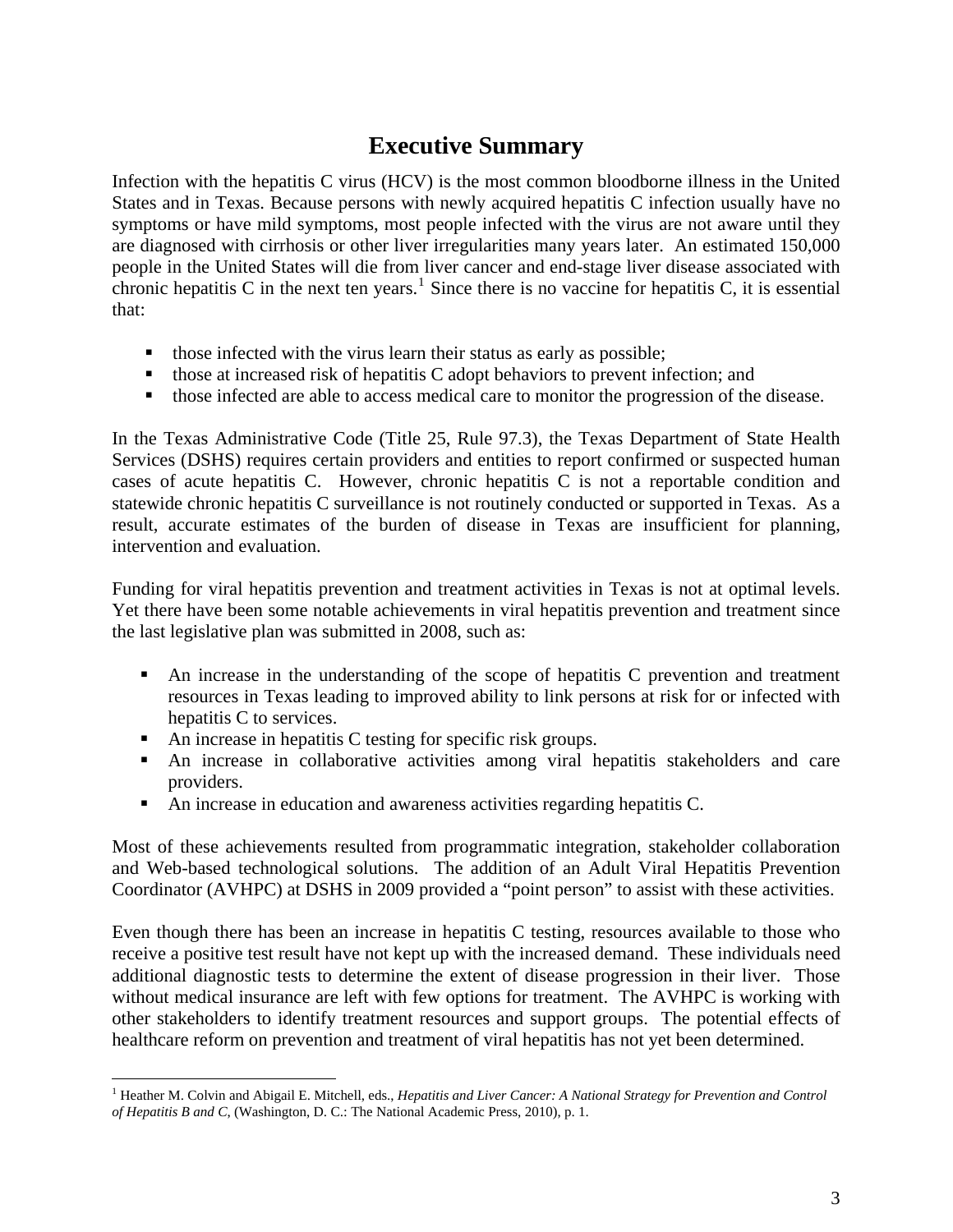# **Introduction**

## **Background**

Senate Bill (S.B.) 338 was passed in 2001 during the 77<sup>th</sup> Session of the Texas Legislature. This statute requires DSHS to develop a state plan for HCV prevention and treatment and to update the plan biennially. Activities identified in S.B. 338 have been codified in Chapter 94 of the Texas Health and Safety Code.<sup>[2](#page-3-0)</sup> In addition to the state plan, other activities in the statute include:

- Development of programming to heighten awareness and enhance the understanding and knowledge of HCV.
- Administration of blood sample studies to estimate the impact of HCV on the state.
- Establishment of voluntary HCV testing programs.
- Development and offering of training for persons providing HCV counseling at test sites.

State general revenue funds for HCV activities were largely eliminated in 2003 during the  $78<sup>th</sup>$ Legislative Session. Reductions in these resources eliminated most of the ability to do large-scale HCV awareness education and testing/counseling, as well as to support adequate HCV reporting and surveillance. A drop in the number of reported cases coincides with the reduction in funding.<sup>[3](#page-3-1)</sup> In 2007, disease reporting rules in the Texas Administrative Code were amended to eliminate chronic hepatitis C from the reportable disease list. Acute hepatitis C infection remains on the list of reportable diseases and conditions.

In accordance with S.B. 338, DSHS submitted a hepatitis C plan in December 2008. The *Hepatitis C Plan Report to the 81st Legislature* described five goals for addressing HCV in Texas based on prevention, testing, care and surveillance. The goals are as follows:

- engage internal and external stakeholders to plan and coordinate approaches to HCV testing, prevention and treatment;
- increase understanding of current HCV prevention activities;
- $\blacksquare$  improve surveillance and prevention data systems for HC;.
- increase access to HCV testing; and
- **n** increase access to HCV prevention interventions.

This hepatitis C plan will report on the progress made on each of these goals as well as the existing barriers to conducting activities related to each goal.

<span id="page-3-0"></span><sup>&</sup>lt;sup>2</sup> Texas Statutes. (2010). Texas Health and Safety Code. Chapter 94 Retrieved June 14, 2010 from http://www.statutes.legis.state.tx.us/Docs/HS/pdf/HS.94.pdf

<span id="page-3-1"></span><sup>3</sup> Texas Department of State Health Services. (2007). *Hepatitis C Plan: 2006 Update*. Austin, Texas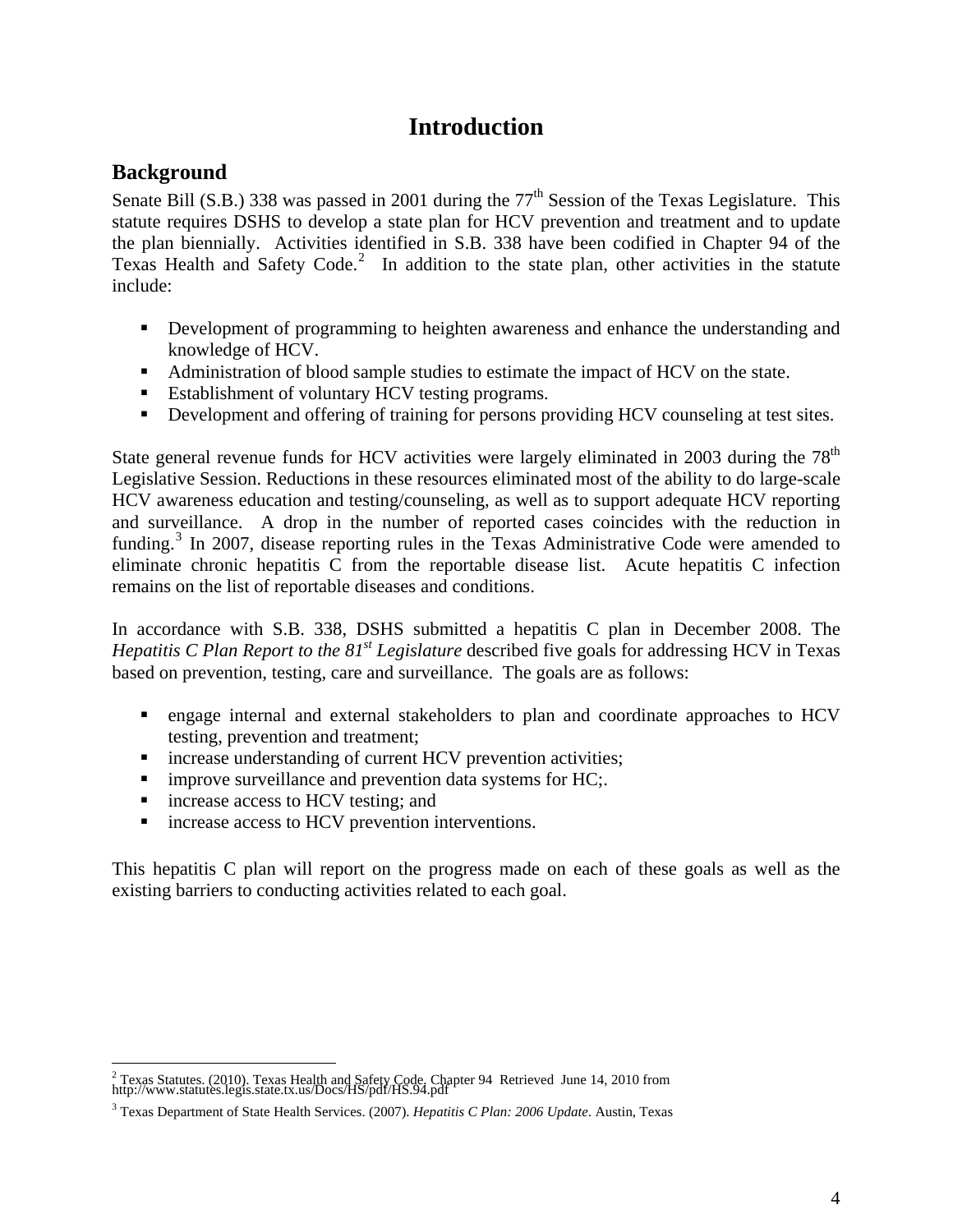#### **Hepatitis C Virus Transmission and Treatment**

HCV is spread through contact with infected blood via contaminated needles, razors, tattoo/body piercing tools, accidental occupational exposures and, although rare, by infected mothers to newborns.

HCV is not easily spread through sexual activity. Unlike hepatitis A and B, there is no vaccine to prevent HCV infection. Many, but not all, medical and public health groups recommend HCV screening for adults at high risk. Those at high risk include:

- **•** current and former injecting drug users;
- recipients of clotting factor made before 1987;
- hemodialysis patients;
- recipients of blood and solid organs before 1992;
- people with undiagnosed liver problems;
- infants born to infected mothers;
- healthcare and public safety workers;
- **People with 50 or more lifetime sex partners; and**
- people having sex with an HCV-infected steady partner.

Persons with acute hepatitis C virus infection are generally contagious from one or more weeks before the onset of symptoms.<sup>[4](#page-4-0)</sup> Acute HCV infection is a short-term illness that occurs within the first six months after one is exposed to the virus. About 20-25% of persons infected with HCV will clear the virus from their bodies without treatment. The remaining 75% to 80% will be chronically infected with HCV, which can cause liver inflammation with serious long-term consequences. About 60% to 70% of persons with chronic HCV infection will go on to develop chronic liver disease, and about 5% to 20% will develop cirrhosis over a period of 20 to 30 years. Between 1% and 5% of persons with chronic HCV infection will die from cirrhosis or liver cancer. Chronic HCV infection is the leading cause of chronic liver disease and liver transplantation in the United States.<sup>[5](#page-4-1)</sup>

Although they produce some successful results, current treatments for chronic hepatitis C infection are lengthy and costly. Approximately half of patients receiving treatment permanently clear detectable virus from their bodies. HCV treatment success depends on viral genotype, virus levels, stage of fibrosis on the liver biopsy, and ability to tolerate therapy.<sup>[6](#page-4-2)</sup> Most individuals with HCV go untreated because their disease has gone unrecognized. Others go untreated because they have contraindications to treatment regimens, or are unable to afford treatment.

<span id="page-4-0"></span><sup>&</sup>lt;sup>4</sup> New York State Department of Health, Hepatitis C Fact Sheet (October 2008). Retrieved June 14, 2010 from http://www.health.state.ny.us/diseases/communicable/hepatitis/hepatitis\_c/fact\_sheet.htm

<span id="page-4-1"></span><sup>&</sup>lt;sup>5</sup> Wong JB et al. International Hepatitis Interventional Therapy Group. (2003). Economic and Clinical Effects of Evaluation<br>Rapid Viral response to Peginterferon Alfa-2b plus Ribavirin for the Initial Treatment of Chronic *of Gastroenerology*, November;98(11):2354-62.

<span id="page-4-2"></span><sup>6</sup> Yalamanchili, K. et al. (2005). The Prevalence of Hepatitis C Virus Infection In Texas: Implications For Future Health Care. *BUMC Proceedings 2005;18:3-6.*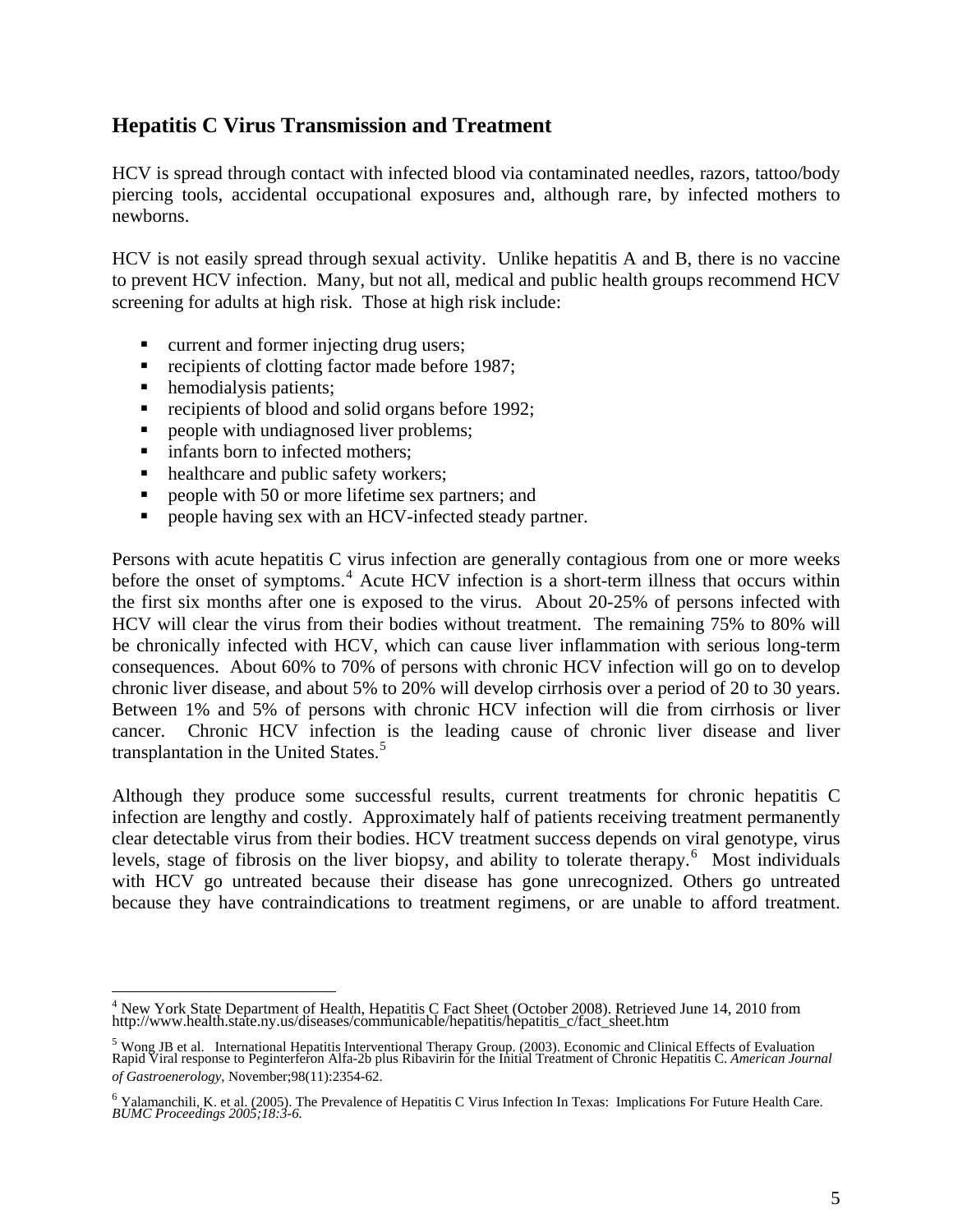These untreated individuals are a potentially persistent source of infection to others. Societal costs are significant. Studies have projected complications of HCV will double in coming years.<sup>[7](#page-5-0)</sup>

## **Epidemiology of HCV**

In 2006, DSHS estimated that as many as 300,000 Texans (about 1.3% of the population) were chronically infected with HCV.<sup>[8](#page-5-1)</sup> Between 2000 and 2006, 176,938 cases of chronic HCV were reported. In those same years, 88[9](#page-5-2) acute HCV cases were reported.<sup>9 [10](#page-5-3)</sup>

A 2005 Baylor University Medical Center study showed a somewhat higher estimate of 387,395 Texans (1.79%) infected with HCV.

The study found minority populations to be disproportionately burdened by HCV infection, with infection rates of 1.38% among whites, 2.82% among non-Hispanic blacks and 2.00% among Hispanics. The greatest concentrations of HCV cases were located in or near major Texas cities.

Estimated county prevalence varied from 1.24% to 2.63%, with higher rates concentrated along the U.S.-Mexico border. Additional estimates indicated that males carry the greater burden of HCV with 66.8% of cases. By age, estimated cases peaked among ages 40 to 49. Study findings also suggested a gradual decline in the total numbers of acute infection. There has also been a decline in non-hepatic deaths of aging patients with chronic HCV. The duration of infection in the surviving cohort of patients with chronic HCV has increased, resulting in growing proportion with more advanced liver disease. $11$ 

Many individuals at highest risk for HCV are also at risk for Human Immunodeficiency Virus (HIV) and other bloodborne diseases. HIV/HCV co-infection is most common among individuals who inject drugs. An estimated 50%-90% of HIV-infected persons who use injection drugs are also infected with HCV.<sup>[12](#page-5-5)</sup> Approximately one quarter of HIV positive persons are also infected with HCV. Individuals who are co-infected with HIV and HCV experience more rapid liver damage with more serious complications.

<span id="page-5-0"></span><sup>7</sup> World Health Organization. (2002) Hepatitis C. Retrieved June 14, 2010 from http://www.who.int/csr/disease/hepatitis/whocdscsrlyo2003/en/print.html

<span id="page-5-1"></span><sup>8</sup> Texas Department of State Health Services. (2007). *Hepatitis C Plan: 2006 Update*. Austin, Texas.

<span id="page-5-2"></span><sup>9&</sup>lt;br>Texas Department of State Health Services. (2007). Epidemiology in Texas 2006 Annual Report: Supplement Number 64-<br>1/October 29,2007. Retrieved June 14, 2010 from http://www.dshs.state.tx.us/idcu/data/documents/2006\_Bind

<span id="page-5-3"></span> $^{10}$  For 2000 - 2006, chronic and acute HCV infections were reportable, but due to a concern with reporting burden at a local level, rules were revised to require reporting of only acute HCV infections beginning in 2007.

<span id="page-5-4"></span><sup>&</sup>lt;sup>11</sup> Yalamanchili, Kanthi, Saadeh, Sherif, Lepe, Rita and Davis, Gary L (2005). The Prevalence Of Hepatitis C Virus Infection In<br>Texas: Implications For Future Health Care. *BUMC Proceedings 2005;18:3-6*.

<span id="page-5-5"></span><sup>&</sup>lt;sup>12</sup> Centers for Disease Control and Prevention. (2008). *FAQs for the Public*. Retrieved June 14, 2010 from http://www.cdc.gov/hepatitis/C/cFAQ.htm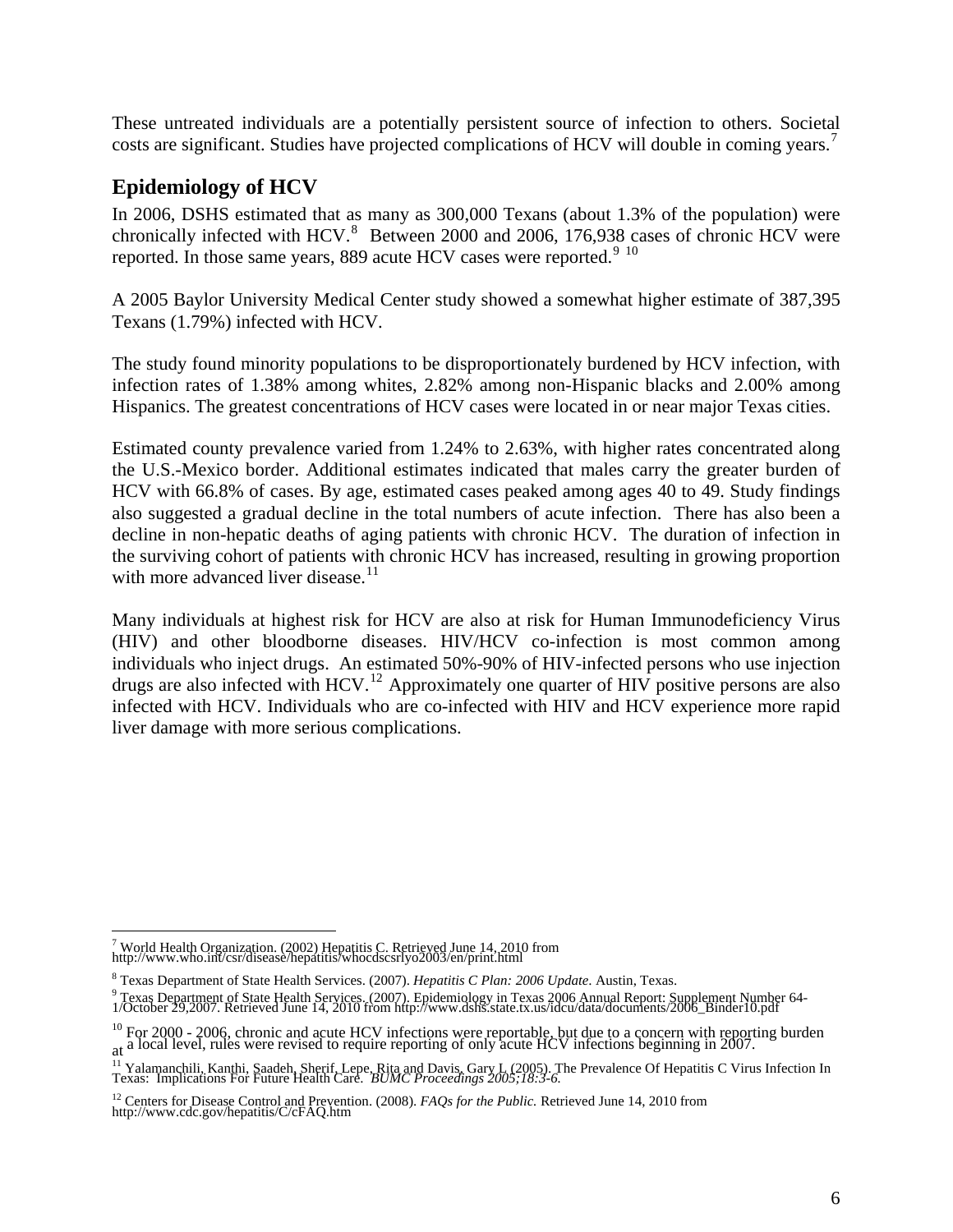## **Update on State Hepatitis C Plan Activities**

Limited resources continue to present a challenge to initiating a robust and comprehensive public health response to address HCV prevention and treatment needs in Texas. Current HCV activities at the state level are fragmented across several DSHS organizational units. DSHS works with 15 local HIV prevention programs to integrate HCV education and testing into their respective programs.

In 2009, DSHS hired an AVHPC with funding received from the Centers for Disease Control and Prevention (CDC). The AVHPC works with other state programs, local health departments, advocacy organizations and healthcare providers to promote HCV awareness and to integrate HCV prevention and treatment into their program activities. The purpose of integration is to maximize public health impact through new and established linkages between related health programs. This will assist in the delivery of HCV prevention and treatment services.

Achieving the goals delineated in the 2008 Hepatitis C Plan will depend on successful integration efforts as well as the identification of additional resources. Below is an update of activities for each of the five goals in the 2008 Hepatitis C Plan.

#### **Goal 1: Engage internal and external stakeholders to plan and coordinate approaches to HCV testing, prevention and treatment.**

#### *Internal DSHS Activities*

DSHS formed an internal Viral Hepatitis Integration Workgroup, made up of representatives from state health department programs (see Appendix I), which began meeting in April 2009. The purpose of the workgroup was to provide a forum for DSHS programs to develop strategies to increase hepatitis C testing, improve surveillance, identify collaborative opportunities to increase immunization and treatment, and write a final plan with specific objectives.

The viral hepatitis integration plan, completed in December 2009, contains strategies and objectives for integrating HCV testing and hepatitis A and B vaccinations into appropriate DSHS programs. The workgroup was able to develop goals and objectives that would be accomplished by the end of 2010. The objectives in the plan will be evaluated and reassessed at the end of this year and the plan will be periodically updated. A key task for the committee was to conduct a survey of DSHS providers to collect baseline data, which is discussed in Goal 2.

#### *Interagency Activities*

On September 1, 2007, House Bill 1370 took effect, re-authorizing the *Interagency Coordinating Council for HIV and Hepatitis*. The council is comprised of representatives from 14 state agencies, including DSHS (see Appendix II. Interagency Council on HIV and Hepatitis Agency Representatives). The council was established to provide a forum for communication and coordination among the member agencies concerning the agencies' programs for prevention and services related to HIV, AIDS and viral hepatitis A, B and C.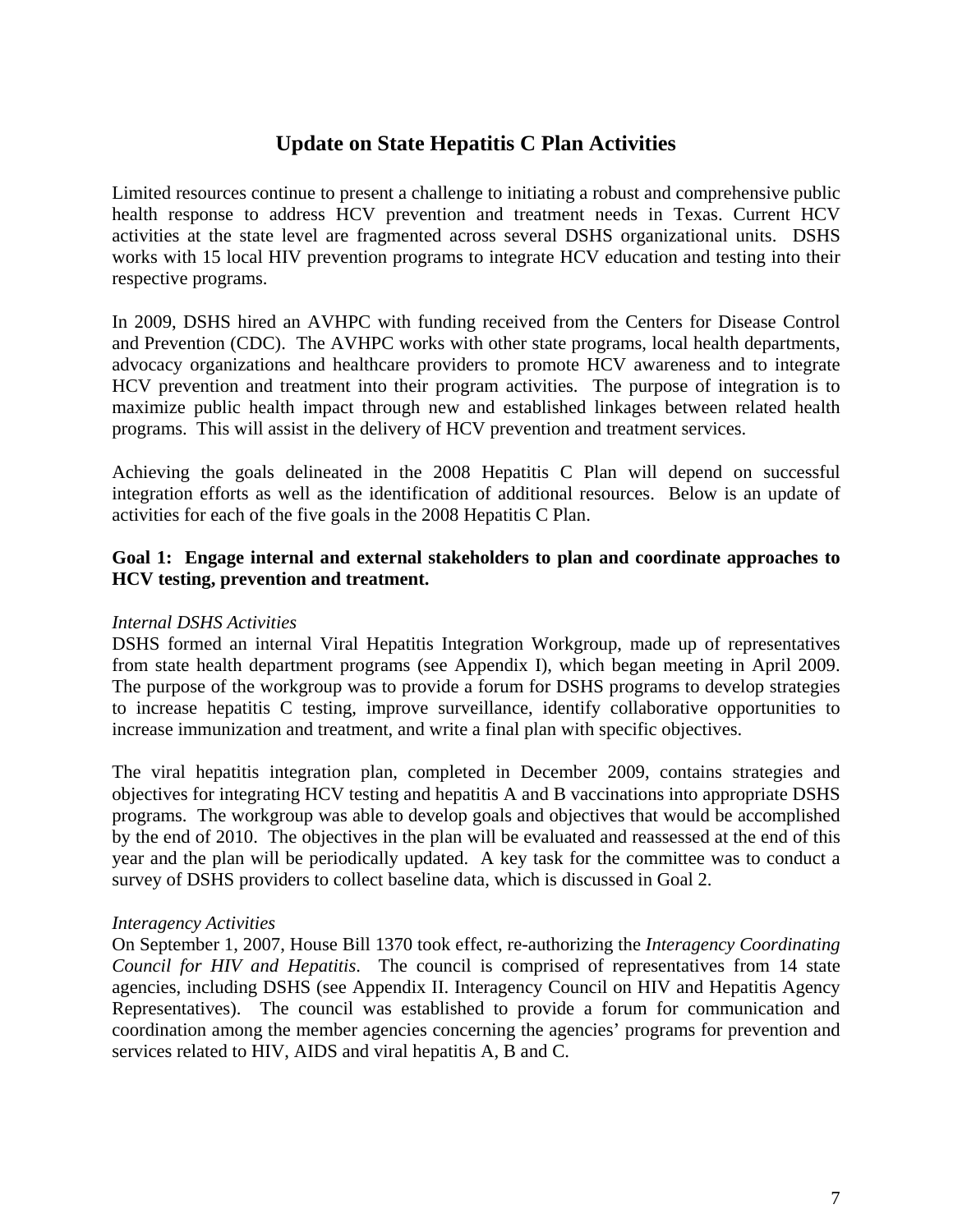By September 1 of each year, DSHS must file a report with the Texas Legislature and the governor of Texas. This report contains policy recommendations based on the information reported to the council related to prevention of HIV and hepatitis and the delivery of health services to individuals living with HIV, hepatitis B and/or hepatitis C.

Below are the ten policy recommendations developed by the council, which include both viral hepatitis and HIV strategies:

- 1. Increase earlier diagnosis of HIV infection by promoting routine testing for HIV in a variety of acute care settings in areas of Texas with high prevalence.
- 2. Increase hepatitis B immunization to avoid vaccine preventable infections for children and at-risk adults.
- 3. Increase early diagnosis and intervention of HIV/AIDS and hepatitis B and C through coordination among state agencies and expansion of current programs.
- 4. Continue to invest in core public health activities such as public health follow-up and partner services.
- 5. Address the fragmented nature of viral hepatitis prevention and treatment services.
- 6. Develop new prevention and treatment strategies that address the health disparities associated with HIV/AIDS and hepatitis infection, and increase access to existing prevention and treatment programs.
- 7. Commit to continued investigation of issues identified as needing further study.
- 8. Expand implementation of behavioral interventions with demonstrated evidence of effectiveness in reducing risk for HIV and hepatitis.
- 9. Improve viral hepatitis surveillance.
- 10. Explore structural interventions that address underlying vulnerabilities among risk groups for HIV and viral hepatitis.

The full report can be accessed at the DSHS website: dshs.texas.gov/hivstd/reports/InteragencyCouncilReport.pdf.

The council continues to explore ways to coordinate HIV and viral hepatitis awareness activities between member agencies. For example, in May 2010, the council assisted in the dissemination of a brochure containing basic information regarding viral hepatitis in the workplace. This information was shared with member agencies on the council to share with their respective employees (see Appendix II for a list of state agencies on the council and their members).

#### *External Community Activities*

In order to raise awareness and increase education about viral hepatitis issues in Texas, DSHS worked with the City of Houston Health and Human Services and the Texas Liver Coalition to convene a statewide meeting in Austin. The 2009 Texas Viral Hepatitis Summit was held on October 29, 2009 and targeted community and external partners who are leaders in addressing viral hepatitis in their respective communities. The specific objectives for the event were to:

- assist participants in describing the need for a coordinated statewide response to chronic viral hepatitis B and C; and
- **assist participants in determining their role and next steps for addressing hepatitis B and** C in their communities.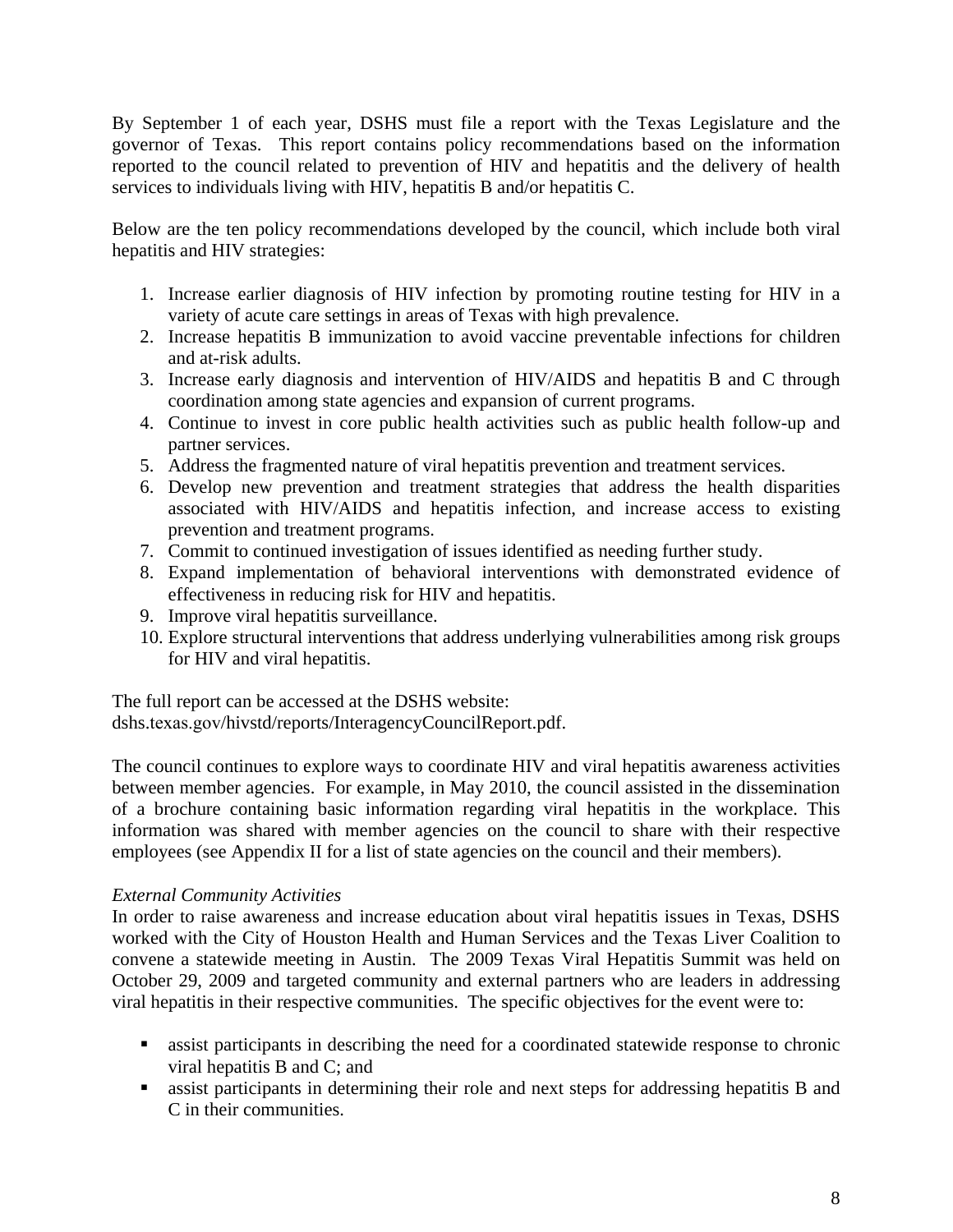The one-day event was attended by 45 participants, including community advocates, hepatitis patients, pharmaceutical representatives, and state and local health department staff. The group developed strategies to address the identified barriers to hepatitis prevention efforts and to provide of care for those in need of treatment. Given the few resources available, summit organizers stressed that successful achievement of strategies will only occur if community members provide leadership on these issues. All summit attendees agreed to continue participating in this ongoing interaction of community members.

As a follow up to the October meeting, another summit was held on April 16, 2010 in Houston. The one-day format was similar to the previous summit, with educational presentations in the morning and smaller discussion groups in the afternoon. The attendees reviewed the Institute of Medicine's national strategic plan developed to address viral hepatitis and developed strategies for addressing viral hepatitis in their communities. The strategies fell into four categories:

- education and awareness;
- **·** immunization:
- testing and treatment; and
- surveillance.

The event was attended by 101 participants, more than double the attendance of the first summit.

#### **Goal 2: Increase understanding of current HCV prevention activities.**

#### *Conducting a Needs Assessment of Selected DSHS Service Providers*

The internal workgroup conducted a survey of DSHS service providers in order to assess their level of hepatitis prevention and referral activities. In July and August 2009, the workgroup sent the survey to service providers, such as HIV and sexually-transmitted disease (STD) testing sites and clinics. DSHS Hepatitis Services Survey had four parts:

- questions on hepatitis vaccination services;
- questions on hepatitis testing services;
- questions on other hepatitis services, such as education and referral; and
- questions on technical assistance or training needed to conduct hepatitis prevention services.

The survey was sent to 191 DSHS-funded HIV prevention providers, HIV care providers, STD clinics, substance abuse facilities, methadone clinics, federally qualified health centers (FQHCs) and family planning clinics. Seventy-nine sites completed the survey for a 41% response rate. Forty percent of the respondents indicated they were an HIV prevention and/or care provider.

Forty six respondents were not providing hepatitis testing but were interested in doing so. Most respondents indicated that they need resource assistance to pay for hepatitis tests and vaccines.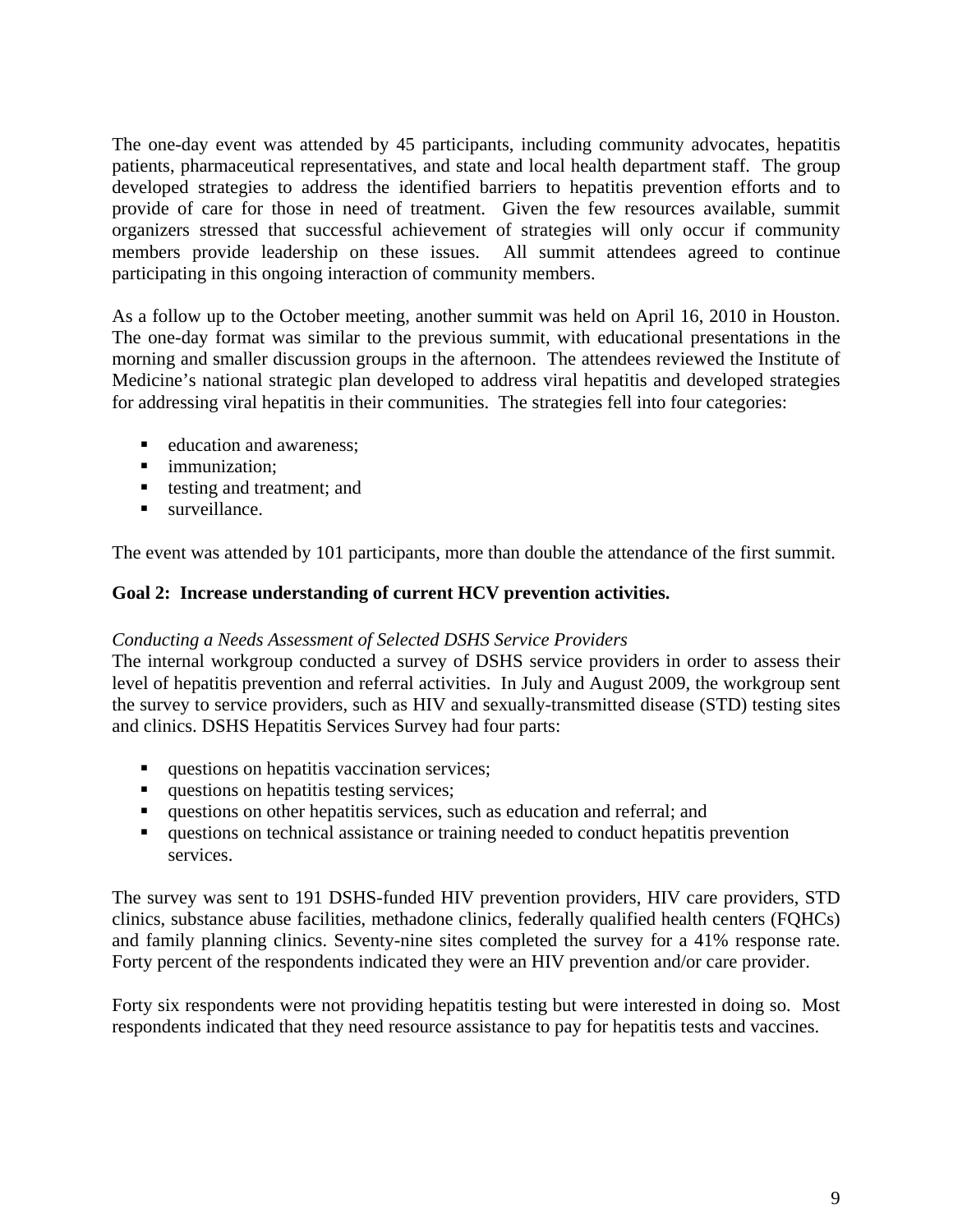The results of the survey will be used to create a Web-based resource directory. DSHS will periodically repeat the survey to update the results and identify additional viral hepatitis resources.

#### **Goal 3: Improve surveillance and prevention data systems for HCV.**

DSHS systems for gathering and reporting HCV surveillance data have been inadequate because of limited resources. As stated earlier in this plan, state disease reporting rules were amended in 2007 to remove chronic hepatitis C from the reportable disease list. However, acute hepatitis C remains on the list of reportable diseases and conditions.

The result of removing chronic hepatitis C from the reportable diseases list is that there is little surveillance reporting conducted at the state level. A few local health departments, such as the El Paso City-County Health Department, have continued to collect chronic hepatitis C data, but general reporting is sporadic and incomplete.

Establishing a statewide surveillance system for reporting chronic hepatitis would be resource intensive. Instead, DSHS is examining other methods for gathering data on HCV prevalence, such as creating sentinel surveillance sites and conducting blood sample studies. However, these activities will depend on the identification of additional funds.

#### **Goal 4: Increase access to HCV testing.**

#### *HCV testing at DSHS-funded methadone clinics*

Currently, hepatitis B and C testing is not routinely conducted at DSHS-funded facilities providing opiate substitution therapies (methadone clinics). Hepatitis testing is usually conducted through a variety of means, sometimes depending on an outside entity to make periodic visits to provide this service. DSHS has been working with these methadone clinics to make hepatitis B and C testing a routine part of the client intake process, along with HIV and syphilis testing and hepatitis A and B vaccinations.

Beginning in July 2010, DSHS-funded methadone clinics will have an opportunity to participate in a program that will fully reimburse them for the cost of providing comprehensive, diagnostic testing at patient intake, including viral hepatitis testing. Three methadone clinics have indicated that they will participate in this program. DSHS plans to expand the screening to all 14 funded sites as resources are available.

#### *HCV testing at DSHS-funded HIV testing sites*

In 2009, DSHS maintained contracts with 11 HIV testing and counseling agencies to assess clients' HCV risks and offer HCV testing as appropriate. Each program must submit specimens to the DSHS laboratory and establish referral networks for HCV assessment and treatment, hepatitis A and B immunization, and substance abuse treatment and counseling. The programs were selected to provide HCV testing based on the presence of injecting drug users (IDU) within their client profile and their geographic location.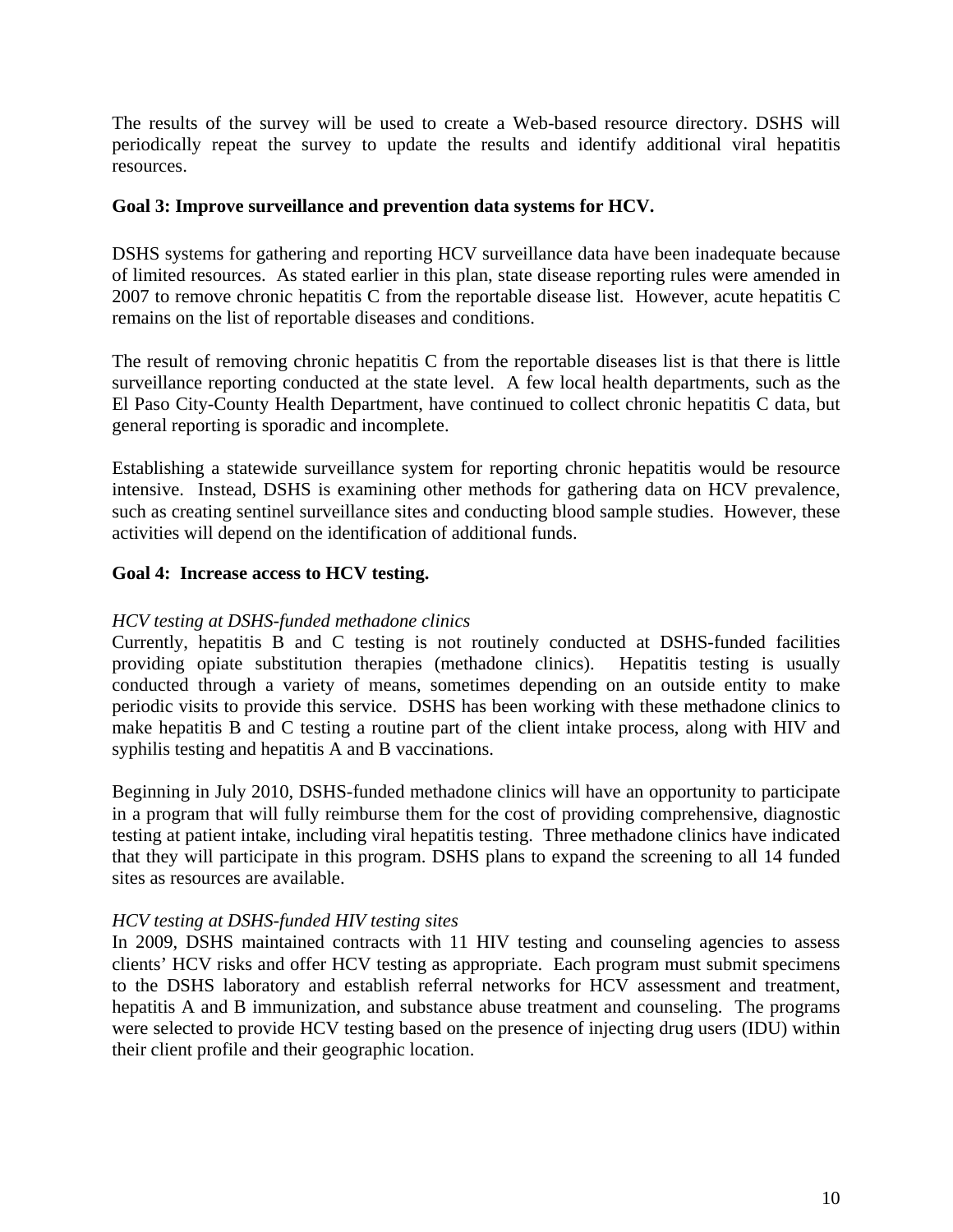Continuing and expanding HCV testing in HIV testing locations and other sites is dependent on the availability of other funds to purchase test kits for the DSHS laboratory. Using these other dedicated funds results in the reduction of services in another area. Testing volume continues to increase dramatically with each reporting period. Funding to expand the testing effort continues to be an issue. During the most recent complete reporting period (November 2008-October 2009), program data indicated that 2,983 HCV tests were conducted by the 11 contracting sites. This represents more than double the amount of HCV tests that were conducted in the previous reporting period (November 2007-October 2008) in which 1,378 tests were conducted. Sixty-two percent of those tested during the reporting period that ended in October 2009 were men, which was about the same amount as the period before. A little over 50% of all clients tested for HCV were white, followed by Hispanic (30%), and black (16%).

During this reporting period, program data indicates that 493 HCV tests were antibody positive. This equates to a 17% positivity rate, compared to a 15.9% positivity rate during the last reporting period.

Beginning in 2010, the TB/HIV/STD Unit at DSHS earmarked \$25,000 of the HIV prevention base award amount from CDC to purchase HCV tests to continue offering testing. The AVHPC is expanding the number of HCV testing sites and to expand the number of tests to include not only IDUs but other high risk groups as well. By the end of 2010, the objective is to increase the number of DSHS providers that offer the HCV antibody test from 11 testing sites to 15 testing sites. The objective is to also increase the annual number of HCV tests provided at DSHSfunded facilities from almost 3,000 tests to 5,000 tests.

#### *HCV testing at HIV and Hepatitis Testing Events*

DSHS is seeking approval from CDC to purchase additional tests to be used at specific, one-time testing events. These tests will be made available to local health departments and community based organizations to use at health fairs and neighborhood wellness events.

#### **Goal 5: Increase access to HCV prevention interventions.**

#### *Integrated Individual, Group and Community Interventions*

DSHS uses federal and state general revenue funds to support local health departments and community-based organizations to help people change their behaviors that put them at risk for infection with HIV, STDs, and hepatitis B and C. These health departments and organizations use a variety of evidence-based programs that are directed at individuals, groups, and communities. The programs provide educational information about these diseases, their transmission, and how to avoid infection. However, information and education alone are not enough to result in changes in ingrained or addictive behaviors. Additionally, the programs use a variety of techniques to help people understand their level of personal risk and to make achievable plans for reducing or eliminating risk.

Often, clients need help developing skills that will assist them in changing behaviors (e.g., negotiating skills to help avoid risky sexual behavior). Sometimes behavior change efforts require sustained contact and counseling with clients to support them in maintaining healthy behaviors. Most clients also need additional services or referrals to help them be successful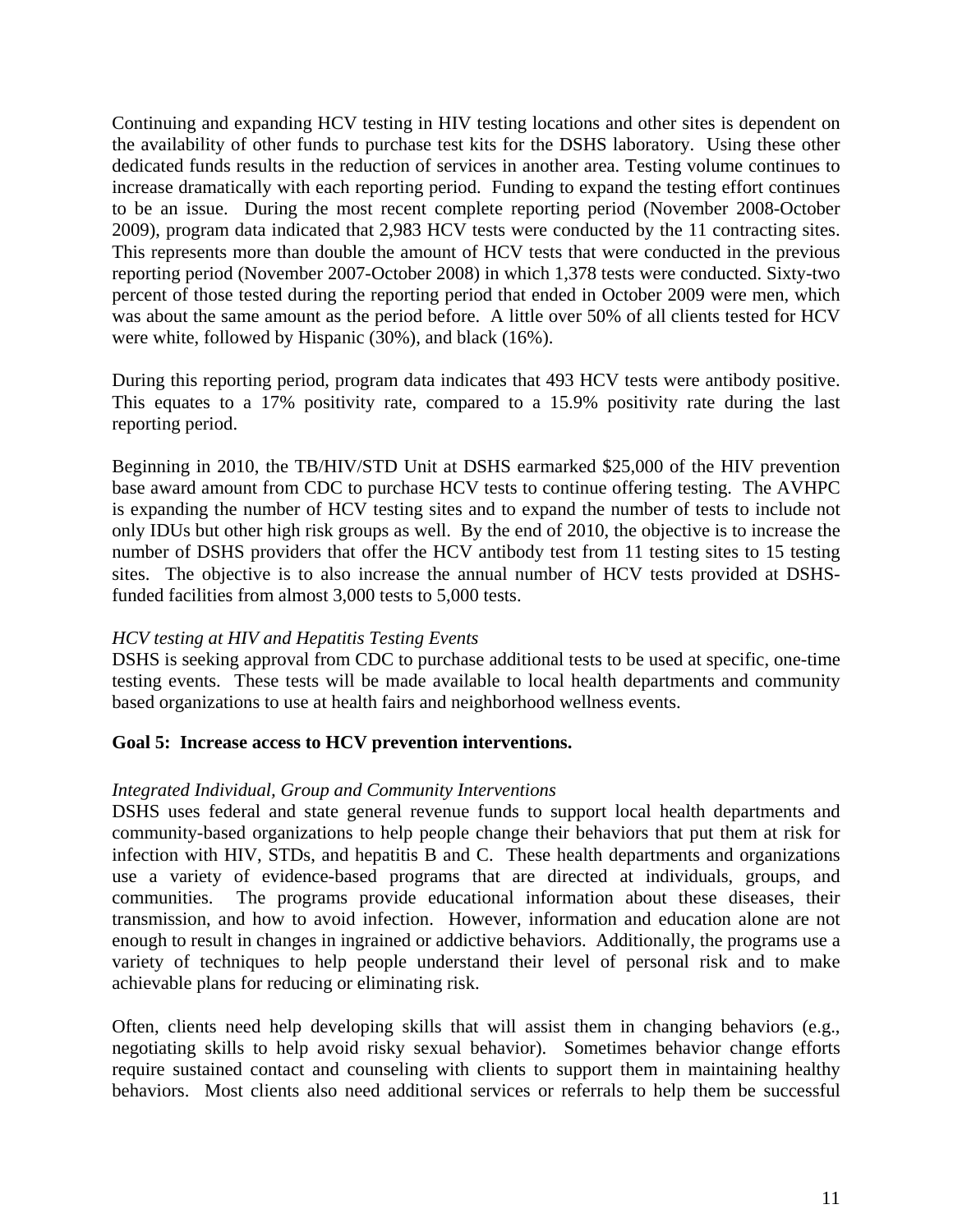(e.g., substance abuse services, mental health services), and the programs are expected to link clients to these additional services as needed. Some of the programs focus on changing the norms in communities that are disproportionately affected by these diseases by working to change knowledge, attitudes and beliefs within the targeted community.

#### *Prevention for Substance Abusers*

The federal Substance Abuse and Mental Health Services Administration (SAMHSA) supports prevention of blood borne diseases, such as hepatitis B, C and HIV, through funds provided directly to Texas providers and through block grants administered by the DSHS Community Mental Health and Substance Abuse Program. Both direct grants and block grants fund and support a wide variety of prevention services. This includes health education, outreach, risk reduction counseling, referrals for treatment and other needed services, and prevention skills building. Case management is also provided for HIV-positive persons with substance abuse issues and treatment needs. A high proportion of these clients are HCV-infected or at risk of acquiring HCV.

#### *HCV Training of Providers Activities*

Staffs at all DSHS-funded HIV counseling and testing programs receive training that includes information about HCV acquisition and health effects. Counselors also receive training on HCV risk assessment and HCV testing protocols, including how to inform clients of non-reactive and reactive HCV test results. Content on viral hepatitis is also included in a DSHS course entitled *STD Facts and Fallacies*, which is required of all counseling and testing contractors. The course details such topics as hepatitis risk factors, signs/symptoms, testing, treatment, prevention and perinatal issues, among others.

#### *Online Hepatitis Training*

To assist in meeting training needs across Texas, DSHS developed a Web-based hepatitis training. The online course entitled, "It's Time! Integrate Viral Hepatitis into Your Work" is based on a curriculum developed by the New York State Department of Health National Viral Hepatitis Technical Assistance Center. The four-hour training covers basic information regarding the functions of the liver and basic information regarding hepatitis A, B and C. The course is offered at no charge through TRAIN Texas, a public health training site.

#### *DSHS Viral Hepatitis Community Resource Directory*

The DSHS is partnering with the Texas Liver Coalition and other viral hepatitis stakeholders to develop a Web-based hepatitis resource directory. The Texas Liver Coalition received funding to develop the directory and interactive Website through a grant from Vertex, a pharmaceutical company. The Texas Hepatitis Network Website was launched at the Texas Hepatitis Summit in Houston on April 16, 2010. The Texas Liver Coalition, DSHS and the City of Houston Health and Human Services are working with community stakeholders to populate the Website with organizations and agencies that provide viral hepatitis prevention and treatment services, as well as other information helpful to patients, providers and advocates. The Website can be found at: http://www.texashepatitisnetwork.com/index.php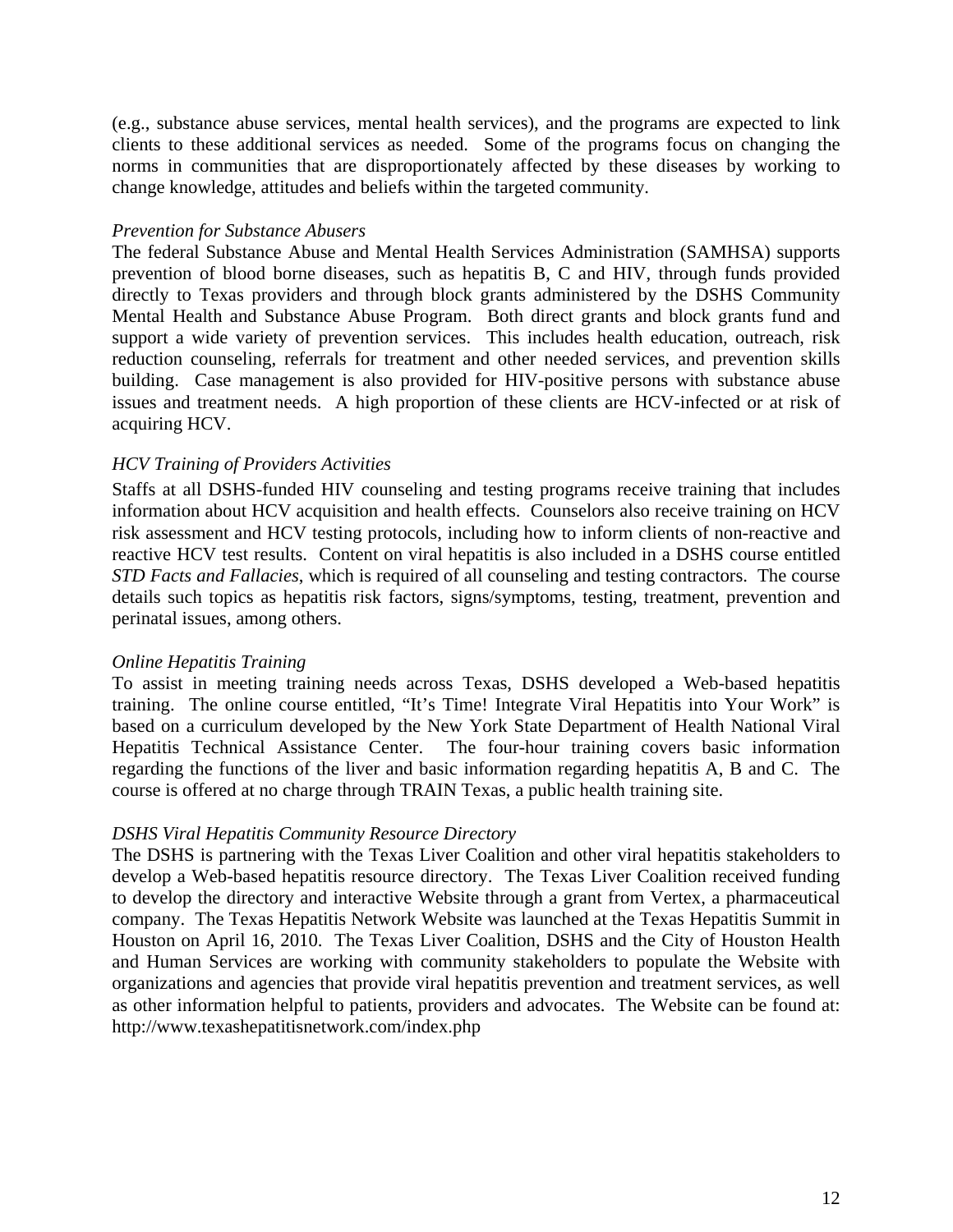# **Conclusion**

The lack of timely, comprehensive surveillance information, along with limited resources for those who test positive for HCV are significant barriers to addressing hepatitis C in Texas.

This plan highlights some of the successes realized within the past two years. There has been an increase in HCV testing, education and awareness activities. Collaboration with community stakeholders to identify issues and develop strategies for addressing hepatitis C has also increased and been successful.

Further study is needed to fully understand the future effects of federal health care changes on those in need of hepatitis C treatment services in Texas.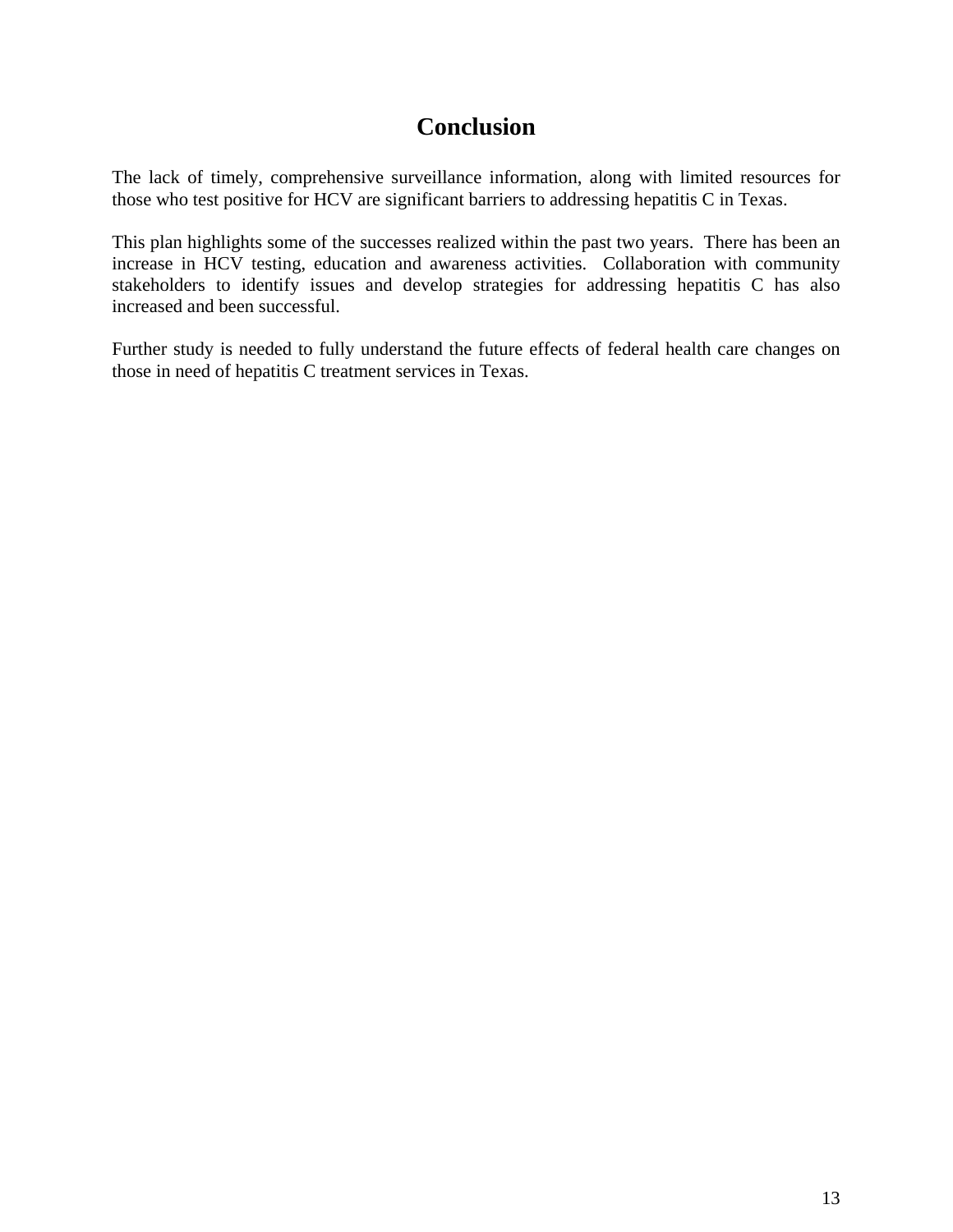#### **Appendix I. DSHS Viral Hepatitis Integration Workgroup Members**

#### **Jack Sims**

Manager Immunization Branch (512) 458-7111 Ext. 6215 jack.sims@dshs.state.tx.us **Gary Heseltine** Epidemiologist Infectious Disease Control Unit (512) 458-7676 gary.heseltine@dshs.state.tx.us **Sharon Melville** Manager HIV/STD Epidemiology and Surveillance Branch (512) 533-3100 Sharon.melville@dshs.state.tx.us **Sandra Morris** Manager Communicable Disease Control Group TB Services Branch (512) 458-7111 Ext. 2796 sandraa.morris@dshs.state.tx.us **Sue Gallego** Program Specialist Substance Abuse Unit (512) 206-5711 susan.gallego@dshs.state.tx.us **Eric Miller** Epidemiology Manager Cancer Registry (512) 458-7111 Ext. 3603 eric.miller@dshs.state.tx.us **Jim Lee** Senior CDC Public Health Advisor TB/HIV/STD Unit (512) 533-3109 jim.lee@dshs.state.tx.us **Ruthie Benson** Program Specialist TB Services Branch (512) 458-7111 Ext. 6535 ruthie.benson@dshs.state.tx.us **Alicia Nelson** Family Planning Nurse Consultant Family and Community Health Services (512) 458-7111 Ext. 3944 alicia.nelson@dshs.state.tx.us **Larry Cuellar** Adult Viral Hepatitis Prevention Coordinator Workgroup Leader TB/HIV/STD Unit (512) 533-3124 larry.cuellar@dshs.state.tx.us

**Janna Zumbrun**  Manager TB/HIV/STD Unit (512) 458-7111 Ext. 2406 Janna.zumbrun@dshs.state.tx.u s**Vincent Fonseca** State Epidemiologist Office of the Commissioner of Health (512) 458-7111 Ext. 2064 vincent.fonseca@dshs.state.tx.us **Ann Robbins** Manager HIV/STD Prevention and Care Branch (512) 533-3099 ann.robbins@dshs.state.tx.us **Rita Espinoza** Manager Infectious Disease Data & Prevention Group Infectious Disease Control Unit (512) 458-7111 Ext. 6335 rita.espinoza@dshs.state.tx.us **Calvin Holloway** Program Specialist Substance Abuse Unit (512) 206-5877 calvin.holloway@dshs.state.tx.us **Juanita Salinas** Program Specialist TB/HIV/STD Unit (512) 458-7111 Ext. 3439 juanita.salinas@dshs.state.tx.us **Connie Berry** Manager Texas Primary Care Office (512) 458-7111 Ext. 2172 connie.berry@dshs.state.tx.us **Jeffery Soper** Program Specialist Texas Primary Care Office (512) 458-7111 Ext. 3963 connie.berry@dshs.state.tx.us **Mark Ritter** CDC Senior Public Health Advisor Immunization Branch (512) 458-7111 Ext. 6432 mark.ritter@dshs.state.tx.us **Todd Logan** Program Specialist Workgroup Facilitator TB/HIV/STD Unit (512) 533-3098 todd.logan@dshs.state.tx.us